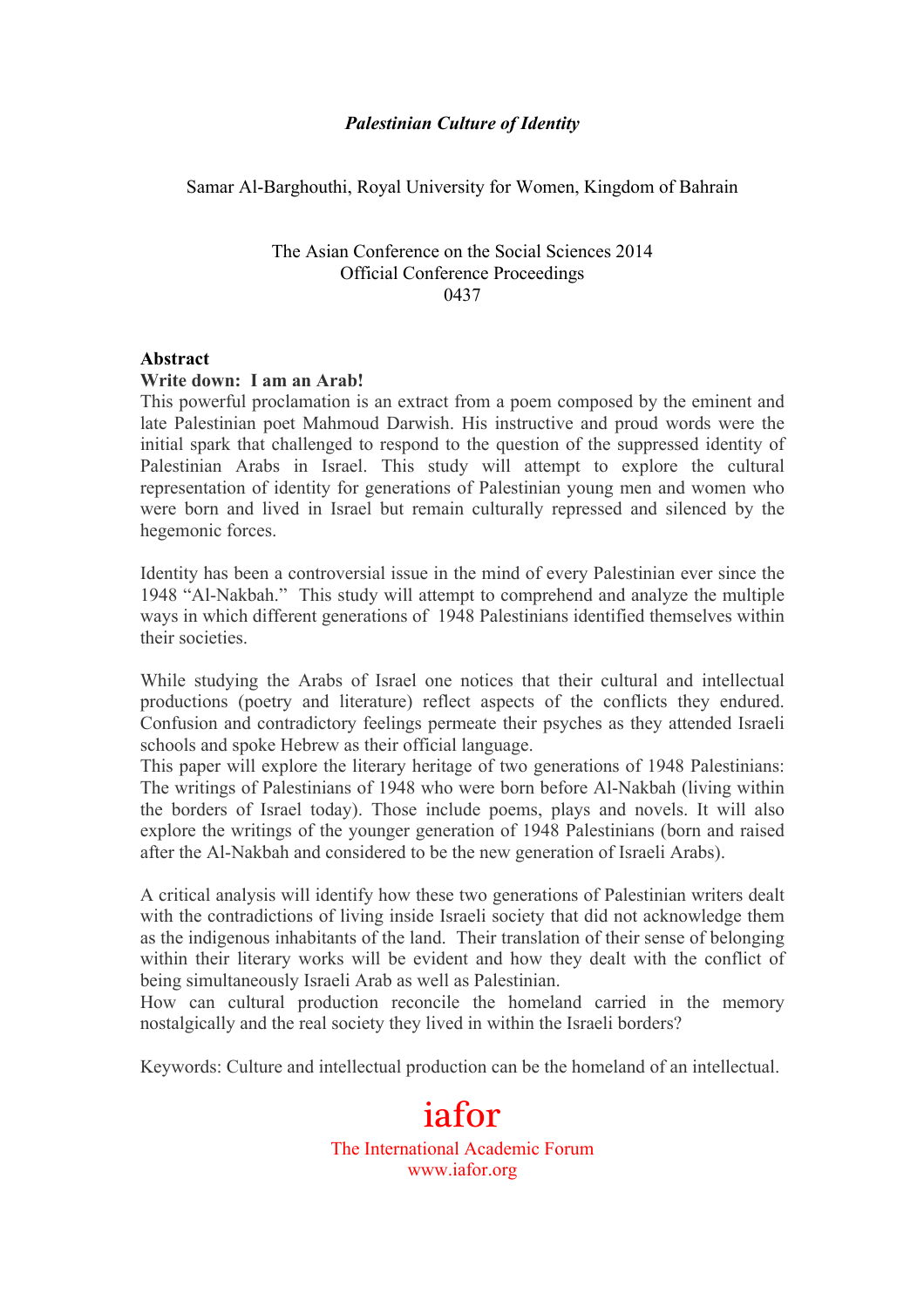### **Introduction:**

When home as place (geographically) is lost in a glimpse and occupied by strangers, home is carried in the heart and mind and expressed in cultural productions: art, literature (novels, plays, poetry), songs, and most of all get-togethers with other dispossessed Palestinians (who become 'home for you') (Al-Barghouthi, 2004).

Henry Tajfel's social identity theory (1979) proposed that the group one belongs to give one a sense of self-esteem; on the other hand, a group can also enhance its selfimage by holding prejudiced views against other groups, and this leads to dividing the world into "them" and "us" and fomenting prejudice and discrimination (McLeod, 2007).

Boundaries are created in the society by differentiating communities from others in symbolic ways, which, as conceptual categorizations, represent feelings towards environments, people, objects and practices, times and spaces (Lamont & Molnar, 2002, pp. 167-195).

Since the individual "self" is part of the "collective self" boundaries between the "we" as higher rank or better off and "them" as lower rank and 'less than' create inequality, fear and insecurity. An individual's concept of security is intricately tied to the concept of identity and collective identity. The feelings of insecurity are nurtured by these divisions (Cho, 2012, pp. 299-316).

Schwarz defines identity as something that produces meanings or is known as cultural representation. He believes that a nation is a symbolic community and it is that which accounts for "power to generate a sense of identity and allegiance" (Stuart Hall, 1996).

Mekkawi identifies the Palestinian Arab community as a colonized national minority that after the Al-Nakhah<sup>1</sup> 1948 was:

Emotionally wounded, socially rural, politically lost, poverty-stricken and nationally hurt. They suddenly became a minority ruled by a powerful, sophisticated majority against whom they fought to retain their country and land. It was an ongoing experience, for every family, which remained, had immediate relatives on the other side of the border. Arabs in Israel<sup>2</sup> were left without political leadership nor an educated elite (Mekkawi, 2008. pp. 23-24).

Azmi Bishara believes that Palestinian identity is not about being a minority, nor immigrants; Israel was enforced on them, citizenship for them is their license to stay on their land, so they are loyal to the law but not to the values of the state (Gust, 2008).

<u> 1989 - Johann Stein, mars et al. 1989 - Anna ann an t-Anna ann an t-Anna ann an t-Anna ann an t-Anna ann an t-</u>

<sup>&</sup>lt;sup>1</sup> The "Nakbah" is the Arabic word for catastrophe which Palestinians use to delineate the occupation of their homeland in 1948 and the expulsion of a quarter of a million indigenous Palestinians from Palestine.

<sup>&</sup>lt;sup>2</sup> Those Palestinians who managed to stay within the 1948 borders while their sisters and brothers were driven out under duress through many massacres committed against the defenseless Palestinians.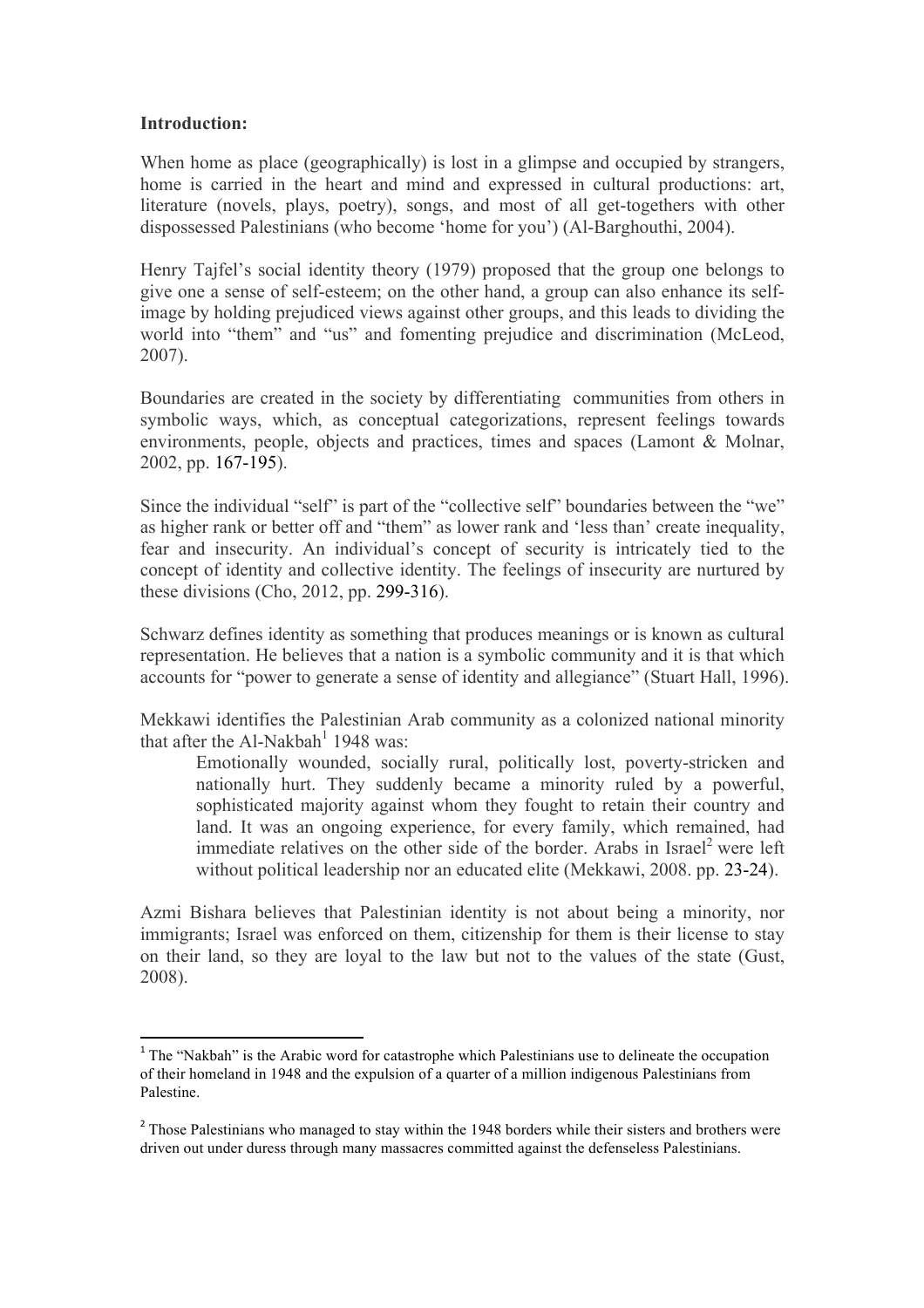Also Majid Al-Haj, a professor of sociology at Haifa University explains:

They belong to a double "periphery. Located at the margins of both Israeli society and the Palestinian national movement" they often combine a strong Palestinian identity with an equally powerful desire for full and equal recognition as Israeli citizens (Identity Crises, Israel and its Arab Citizens, 2004).

Post Al-Nakbah, Palestinian Arabs living in what came to be known as the state of Israel, went through certain stages as they attempted to express their national identity: *Isolationism*; *Radical Palestinianization*; *Openness to other Palestinians* living in Gaza and the West Bank (post 1967); *Active Participation in the Political Resistance* acts in support of the intifada in 1987; the second wave of the Al Aqsa Intifada crystallized the feeling of Palestinian national identity. Finally, the *Launching of the Peace Process* talks in 1990.(Koprulu & Koldas, 2010, pp. 43-73).

Ghassan Kanafani's study of Palestinian resistance literature under occupation covers the period between 1948-1968, and points to a lack of forcefulness in the expression of national identity evidenced by the writers' emphasis on the themes of love and social problems rather than political identity. Mahmoud Darwish and Samih Al-Qassem both started with humble and weak poems and novels, but in time they modified their style to accommodate and express political aspirations, as is evident in Palestinian resistance literature He points to how the Israelis intentionally sought to weaken the study of the Arabic language which led to the increased use of slang Arabic rather than formal Arabic, a step that would contribute to erasing the Palestinian Arab identity. Moreover, Kanafani discusses the imprisonment and torture of Palestinian poets and intellectuals including Samih Al-Qassem, Mahmud Darwish and Hanna Abu Hanna who most of the time were put also under house arrest. A major paradigm shift ensued in the sixties where poetry was used to expose social issues and values like dignity and pride. The concept of the land evolved from woman to mother, and from mother to mother earth and the homeland (Kanafani, 2012, pp. 47-63).

Juhaynah Omar Khatib's study about the development of Palestinian literature agrees with Kanafani on the humble beginnings of the Palestinian early narratives (prior to Al-Nakbah) and sees that as a symbol of the uprooting of the Arab identity; writers were paralyzed and isolated following the trauma of Al-Nakbah. Radi Shehadeh sees that 1948 Palestine literature was full of references to the identity crisis, the idea of double identity (whether psychological or emotional), anxiety, the military rule, the confiscation of the land and the problems of racism in Israeli society as the authors tried to adapt to those (Khatib, 2012, pp. 41-45).

Since earlier studies explored mainly the works of the older generation of Palestinians, this study focuses on the new cultural productions of the young generation, born and raised after the establishment of Israel, and seeks to answer the following questions:

- 1. How successful were the measures taken by the Israelis to diminish the Arabic identity of Palestine from the perception and feelings of its people?
- 2. What were the factors that preserved the identity of a people under occupation?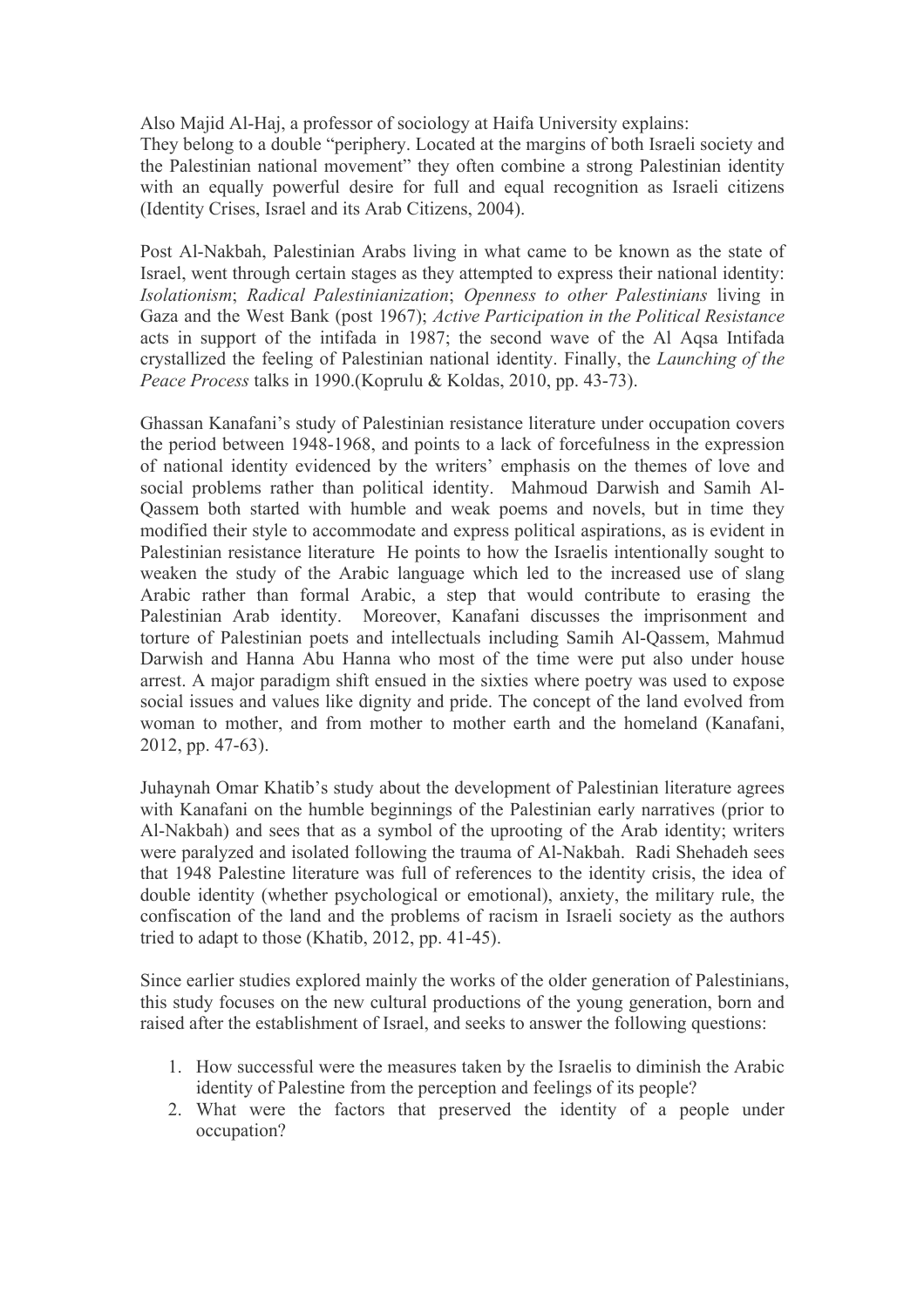3. What are the cultural tools that the 1948 Palestinians used to express their identity?

# **Political and Social Conditions:**

After Al-Nakbah, and during the establishment of the state of Israel, the *1948 Palestinians* were under military rule or marshal law; there were many restrictions on their movement, their freedom of speech, and any collective cultural activity. Many of the writers were taken imprisoned with no charges except expressing some kind of political or cultural activity (Kanafani, 2012, p. 28).

Allan Pape, a Jewish historian says that the strangers – Jews who came to Palestine at the beginning of the 20th century - did not appreciate the kindness of the Palestinians who were the landlords. The new arrivals considered themselves as the ones who have the right to this land and considered the Palestinians, who were so hospitable to them, as strangers and enemies of the state. This approach of considering the Palestinians as a threat has not changed in the State's institutions since 1948 (Pape, 2012, pp. 12-13).

After the establishment of the State of Israel, lands were confiscated, and Palestinians were kicked out of their houses to other villages as a first step to separate them from their lands. (Pape, p. 39). Hence, it is not surprising that the land was strongly symbolized in their writings to the point where it was and still is considered as sacred. Elaboration in appendex one.

### **Methodology:**

This study will divide the contemporary work of the Palestinians in historical Palestine into two categories: The first (older) generation writings who were born before Al-Nakbah and the second (younger) generation of writers who were born and lived after the creation of the state of Israel.

The first part will analyze the writings of Mahmoud Darwish, Samih Al-Qassem, and Tawfeeq Zayad, all of whom witnessed "Al-Nakbah" and the creation of the state of Israel on their lands. The second part will look at the writings of Naseem Atef Alasadi, Suliaman Dagash, Kamleh Badarneh and Sayed Qashou.

# **Part I: Literature of Pre- "Al-Nakbah" Generation:**

In this part the study will analyze and examine the literature of the first generation who were born before Al-Nakbah, specifically Mahmoud Darwish, Samih Al-Qassem and Tawfeeq Zayad.

# **I: The Great Poet of the Palestinian Revolution: Mahmoud Darwish (1941-2008):**

Darwish was six years old in the year of Al-Nakbah (1948), and he was forced to leave his village along with hundreds of thousands of Palestinians. His family fled to Lebanon for two years. At the age of eight Darwish, unable to bear the pains and hardships of being a refugee, walked all the way back to Palestine along with one of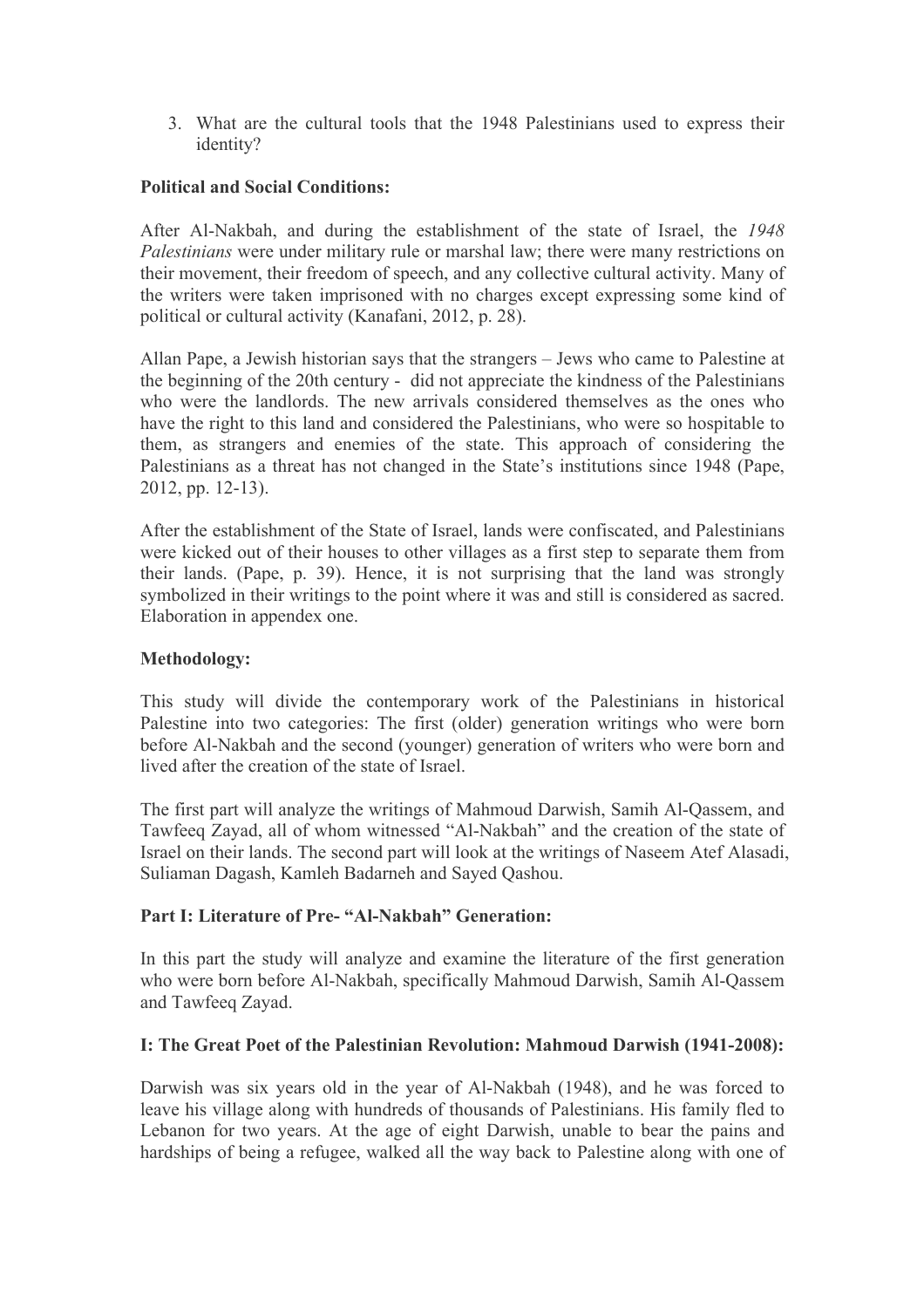his uncles. He walked while still a child through mountains and valleys (for a whole night) to reach his home in his village AlBerweh, only to find that it had been totally demolished, and an Israeli camp Moshav, a camp for Jewish settlers, had been constructed in its place. *I found myself again a stranger on my land* (Al-Deek, 2003,p. 14). However, Darwish stayed.

In Darwish's school celebration of the Israeli Independence Day, Mahmoud Darwish actually recited his first poem which was entitled: A letter to my Jewish brother. that was his first poem ever which started in the fifties. Later, Darwish became a seasoned poet and he had a very important role to play in the National Palestinian Movement as a prominent poet, thinker and intellectual who had much to do with the development of Palestinian political and literary consciousness. His frequent imprisonments only served to enhance his poetic abilities, as Kanafani claims (Kahloush, 2014). Some of his poems are: Still there is a Path in the Path, On this Land, I am from there, the Poem of the Land, on the Light of a Riffle, Waiting for the Returnees, they Like me Dead, a Cable from the Prison, and Birds don't die in the Galelee.

In 1964, Darwish had the courage to challenge not only the Israelis but the whole world who was engaged in a conspiracy of silence about Palestine, he expressed his identity clearly and ferociously addressing his interrogator:

#### Write down: I am an Arab!

And my identity card is number fifty thousand, I have eight children and the ninth is coming after a summer. Will you be angry? Write down! I am an Arab, Employed with fellow workers at a quarry, I have eight children, I mine their bread, garments and books from the rocks. I do not supplicate charity at your doors, nor do I belittle myself at the footsteps of your chamber, so will you be angry? My father... descends from the family of the plow, Not from a privileged class, And my grandfather...was a farmer, Neither well-bred, nor well-born!, Teaches me the pride of the sun, Before teaching me how to read, Write down!, I am an Arab, You have stolen the orchards of my ancestors, And the land which I cultivated, Along with my children, And you left nothing for us, Except for these rocks. So will the State take them As it has been said?! Therefore! Record on the top of the first page: I do not hate people nor do I encroach but if I become hungry, the usurper's flesh will be my food Beware. Beware...Of my hunger, and my anger! (Al-Deek, 2003)

At a later stage, Darwish found it very painful to accept the 1967 defeat and occupation of the West Bank, despite that he implanted hope in his poem On This Land

There's on this land, The lady of lands, The mother of the beginnings And of the ends. It was called Palestine Its name later became Palestine My lady: I deserve, Since you're my lady, I deserve life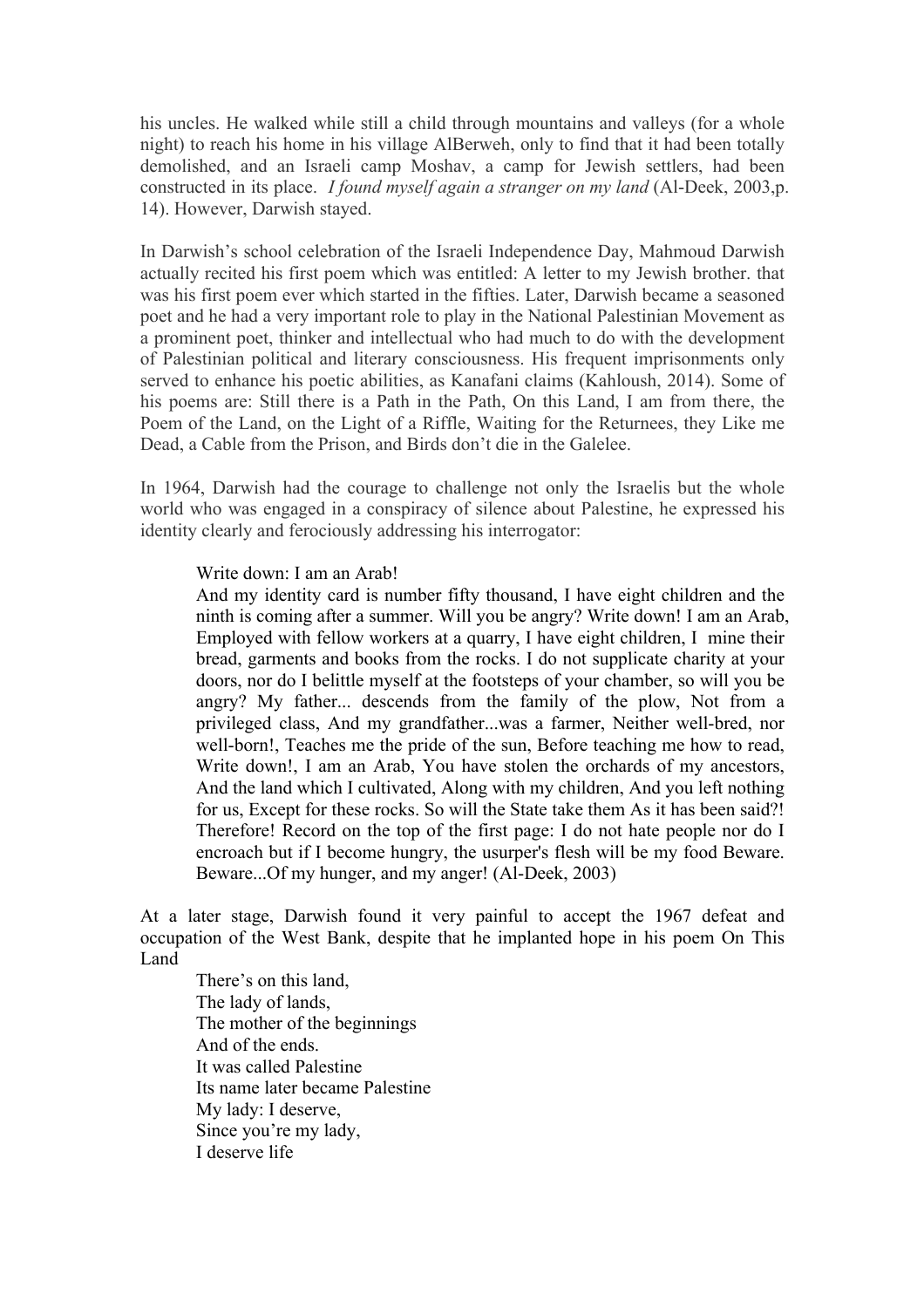He says addressing the land as if it were his sister: Sister, since 20 years we haven't written poetry, we were fighting (Al-Deek, p. 58). After he expresses his grief, he emphasizes his attachment to the land:

My homeland is not a suitcase and I am no traveler I am the lover, and the land is my love

He denies the Israeli his relation to the land in a sarcastic way when he talks about their attempts to look for ruins to prove their existence in Jerusalem thousands of years ago; he says:

The archeologist is busy analyzing the stones, looking for s sample of legends to prove that I was not, to prove that I was just passing by while planting trees and expressing my love (Al-Deek, p. 59).

Darwish keeps declaring his identity:

I am a prisoner in my country Without Land With no flag With no house I am an Arab I had a hand that cultivated

And we know how to build a modern factory and home

The trinity of the land, the home and the mother in Darwish's poems is prolific. His poem: "To my Mother**"** is one of the most emotionally engaging and nostalgic poems.

I long for my mother's bread, my mother coffee and my mother touch. I love my life because if I die, my mother's tears will shame me.

For the intifada he uses a commanding voice which mobilizes the revolutionaries: Siege your siege, no other ways out.

Beat your enemy, no other way out

If your arm is to fall, pick it up and move.

If I fall by your side, pick me up and hit your enemy with my body.

For you now are

Free, free, and free (Al-Deek, p. 62).

### **II: Poet Samih Al-Qassem 1929-:**

**Al-Qassem** is one of the most important writers of 1948 Palestinians, from the first generation who lived Al-Nakbah Al-Qassem is a Palestinian Druze whose Arabic poetry is well known throughout the Arab World. His poetry is influenced by two primary periods of his life: Before and after the Six-Day War. He joined the Communist Hadash political party in 1967. Al-Qassem has published several volumes and collections of poetry and expressed his experiences through many poems and plays. He has poems about Jerusalem, Palestine, the homeland and citizenship. Al-Qassem calls himself in one of his poems: 'a god that does not compromise' (Zeidan, 2013, p. 102).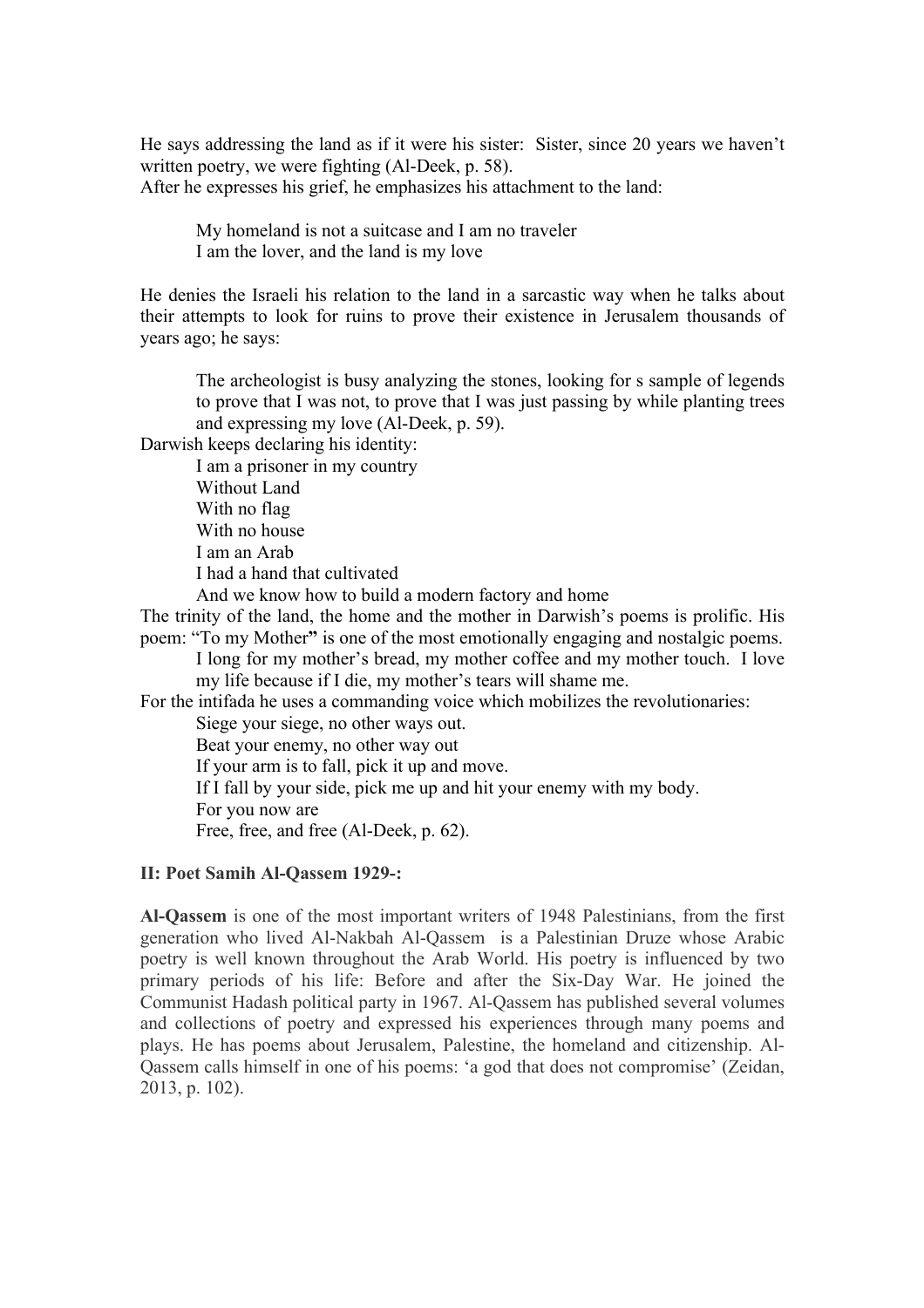The concept of the land is prominent in his poems as it is in Darwish's poems. He addresses the Israelis using the land metaphorically as the womb that incubated his children saying:

I plow the land with my ancestors' bones to beget my children! I embrace the soil and cuddle its wheat all of my life, my land, my heritage, will never be what you want (Zeidan, p. 121).

About his expreince in prison, full of pride he describes himself as the dawn that will never be halted from coming, the poem that no wall will block (Zeidan, p.122). Al-Qassem translated his pain, anger and determination after the 1967 war in his milestone poem "The enemy of the Sun" saying:

I might lose everything… I might work as a garbage collector… You might take my last piece of land… I will resist you the enemy of the sun… I will resist and till the last breath in my veins I will resist, and resist and resist …

In 1987, his anger reaches its peak when the second Intifada begins in the West Bank and the Gaza Strip, and begins by using the language of incitement and says in his last poem about the Palestinian Intifada:

Advance, advance All the sky above you is hell. And all the land under you is hell. The elder you can kill and the child. But will never give in. (Zeidan, p. 107).

Al-Qassem's poem, we might give a chance but we will never forget; on the year 1976 was a vary loud screem of justice and rightfulness when he said

We never deny, we don't. You have arms of all shapes and colors, we never deny Arms out of devil imagination we never deny we never But who owns the land deed? The history deed and the human deed? Who of us owns the deed But in the bocket of my coat I gurd the deed

After the occupation of the last part of Jerusalem in 1967, Al-Qassem talks about the Holy City and about its occupation as a flagrant invasion of everything sacred. He calls on the street vendors asking them to buy wooden statues of Jesus Christ in exchange for a handful of flour or bread. (Al-Qassem, 2009)

#### **III: Tawfeeq Zayad 1929-1994:**

.

Born in the Galilee, Zayad studied literature in USSR. After returning home, he was elected mayor of Nazareth on December, 9, 1973, and elected as head of *1948 Palestin*e Rakah, a communist party, a victory that is said to have "surprised and alarmed" Israelis. His election to the Knesset in the 1973 pressured the Israeli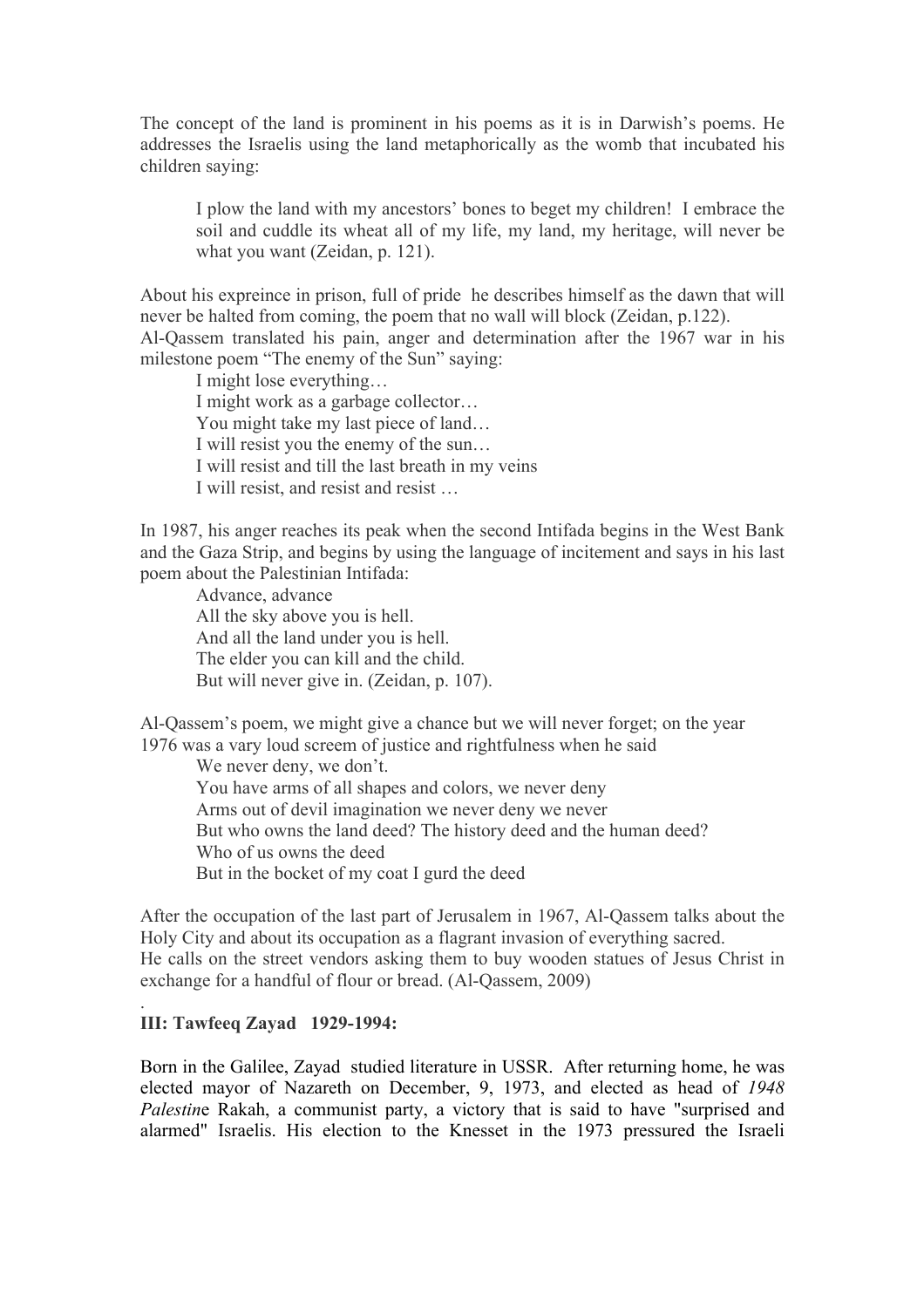government to change some of its policies towards Arabs - both those inside Israel and in the Occupied Palestinian Territory (The Poet, Tawfeeq Zayad, n.d.) Zayad has many several anthologis most famous are: With my teeth, the bridge of

return, we are here staying, lets the whole world liste, and my people.

In his poem "We are Staying" a very strong voice of resistance and determination emerges in 1966. He wrote:

Like twenty impossibililites, we are staying...3 On your chests we are staying… As a wall in your throats we are staying… As a piece of glass in your eyes we are staying… As typhoon of fire we are staying… In hunger, naked, singing our poems we will stay… Filling the streets with anger, filling prisons With pride (AlHawari, 2014).

#### And he wrote:

I call to you all. I take your hand and hold it tightly. I kiss the ground on which you place your feet. I know that for you I would give my life. My life I would give for you (Zayad, Adab.com, n.d.)4 In his poem named " I challenge" The land will not absorb my blood My soul will never rest Kill me I challenge you Crucify me I challenge u My home is my passion My flame The land is mine Its skies are my fond My present, my future. My nativity. my tomb. My blood, my Flush. My heart.. My ribs. And it's my father, my sons and my grandfather. My heritage, my songs, my flags and my glory. My high house and my address of challenge. (Zayad, Adab.com, n.d.)

As described the three poets represented the strong voices that challenged the occupation and portrayed the Al Nakbah and Palestinian suffering, anguish, and resistance in beautiful and powerful pieces of poetry that transformed Palestinian and Arab consciousness. The three of them used the land metaphorically as mother, as lover, and as home. The three poets excelled in writing about the Intifada because that poetry was the most moving in their heritage.

 

 $3$  Why twenty? Because the second occupation took place almost twenty years after 1948.

 $4$  This poem was sung by the famous Marcel Khleifah and became one of the iconic revolution songs.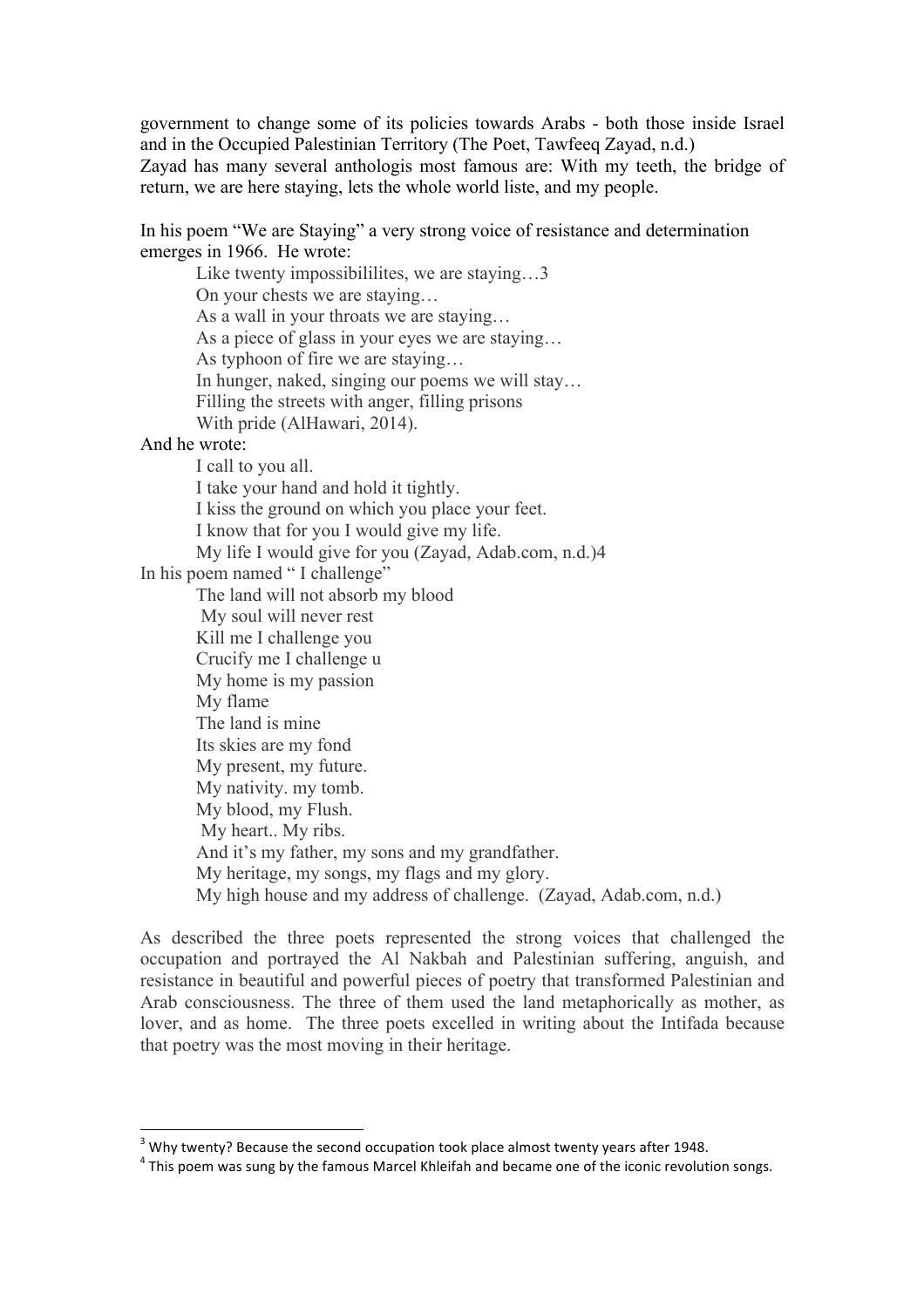The three writers' voices of resistance and challenge grew stronger and louder after the defeat of 1967; their anger about yet another occupation after the initial 1948 one broke the walls of isolation that had encapsulated them since 1948. Post 1967, these poets and their poetry served to connect different areas of Palestine despite the consistent attempts of the Israeli forces to shut them up through imprisonment and marginalization.

## **Part II: Literature of Post-Al-Nakbah Generation:**

## **In this part we will explore the writings of three other Palestinian poets**

**I: Suleiman Daghash** was born in 1952 in AlMaghar village. His father was one of the freedom old, accused of tearing off the Israeli flag, he was sentenced a fine 25 Lire, which was a big amount at that time (Daghash S., n.d.).

In 1972 he published an anthology entitled "My identity is my land;" he kept the vocabulary of his mentors from the older generation in describing his identity metaphorically as the land, the mother, and the lover. He says in his first poem "Loyalty:"

The land fed me its breasts and to the land is my loyalty…

The land fed me and a breast is belonging

He who takes milk from a breast is likely to worship a god in the skies  $(Daghash, 1979)^5$ .

Daghash refused to serve in the Israeli army and was jailed for four years were he wrote:

In prison my love grows bigger

My heart doesn't know the cuffs

If you [my people] ask for my eyes willingly I will obey

Despite my cuffs I keep on going to the sun and walk on my path (Daghash, 1979).

About his identity he said:

I have an Arabic heart,

A heart like the mountains of my home land

I will never be humiliated

Will never betray

<u> 1989 - Johann Stein, mars et al. 1989 - Anna ann an t-Anna ann an t-Anna ann an t-Anna ann an t-Anna ann an t-</u>

I am a proud shadow who draws by his blood a pure face of history

I will stay forever struggling...will refuse all attempts to undermine me I will stay forever Palestinian (Daghash, 1979). $<sup>6</sup>$ </sup>

His later poems were collected in 2003 in an anthology entitled: "The Last Water." In his poem "Two Tanks Away," he uses an expression form the Quran to describe the confrontations and bombardment" (Daghash, 2003, p. 81).

We knelt to Adam when the angels thus dictated

So why is Heaven falling down?

We will create Paradise for the angels

 $5$  The poems were sent by its author as an attachment with no page number

 $6$  Daghash's expression of his identity is quite audacious and powerful since he is actually an Israeli citizen who was born in Israel. He sounds fearless when he says: I will stay forever Palestinian.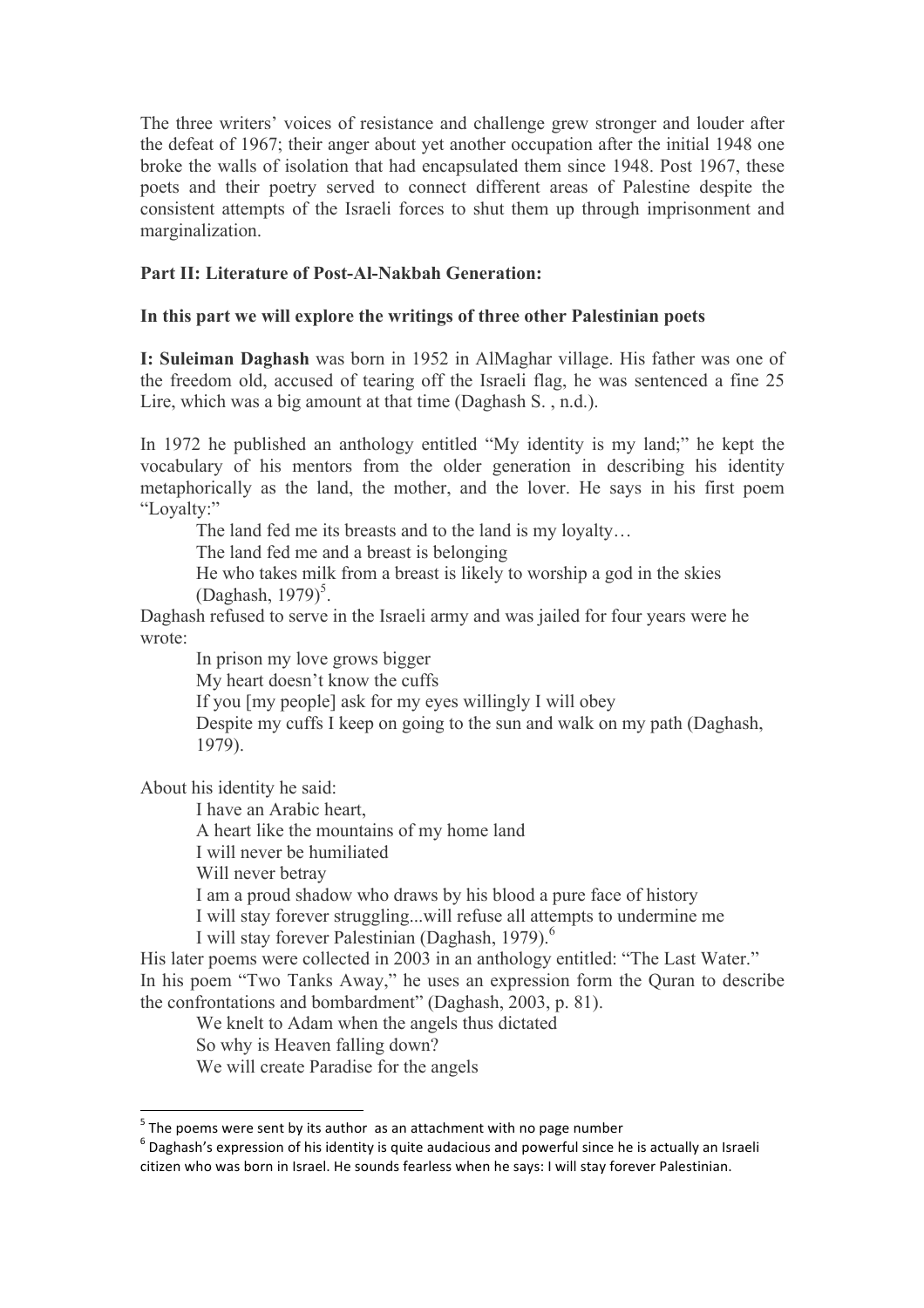Here on earth To dance at the rooftop of our dreams… Prepare what kinds of deaths you have We will shake the dust off like the Sphinx And fly over the fires… We will live at an arm's length from your tanks! (Daghash, p. 77)

#### **II: Naseem Atef Al-Assadi:**

Alasadi was born in 1979 in AlJaleel. He works as teacher of Arabic language in his village school. In his poem entitled "When you will understand?" he declares his national identity clearly, challenging the Israelis:

When you will understand that our youngsters are like our mountains and our plains Our wrists were created to raise flags Never will we be defeated… The world will perish before we are defeated. When you will understand that the land is our yard, our goal, and our compass… When will you understand that we will never accept humiliation No matter how long The neighing of our horses Will extinguish your vague voices… When you will understand that we are the people of strife Struggle, peace and the people of ferocity Except for God we never prostrate. When you will understand? I think you don't (Al-Asadi, 2013, pp. 43-45).

In another poem "Scriptures on the Time Wall," he calls for revolution and the land is always present as most of the writers do. Al-Assadi address the land as a symbol of resistance, a place and space of belonging:

Revolt my land every time the blood revolts… Rejoice my land, your people are coming… How long the night of the oppressor will last? It will come to an end and be defeated. Don't think the Aqsa mosque can be humiliated It has free people ready to redeem it. Smile my land your people never died And we will always taste bitter on their tongues (Al-Assadi, pp.52-53).

Finally, Al-Assadi addresses the Arab people while expressing his identification with the Arab Spring revolutions; he sees those uprisings as a beacon of hope and a light for the *1948 Palestinians*

In "After the Victory,"he says:

Hay Arabs rise up against destiny

to teach our youngsters that ours are lands of people of freedom

people who break the shackles on their souls by sunrise (Alassadi: 73).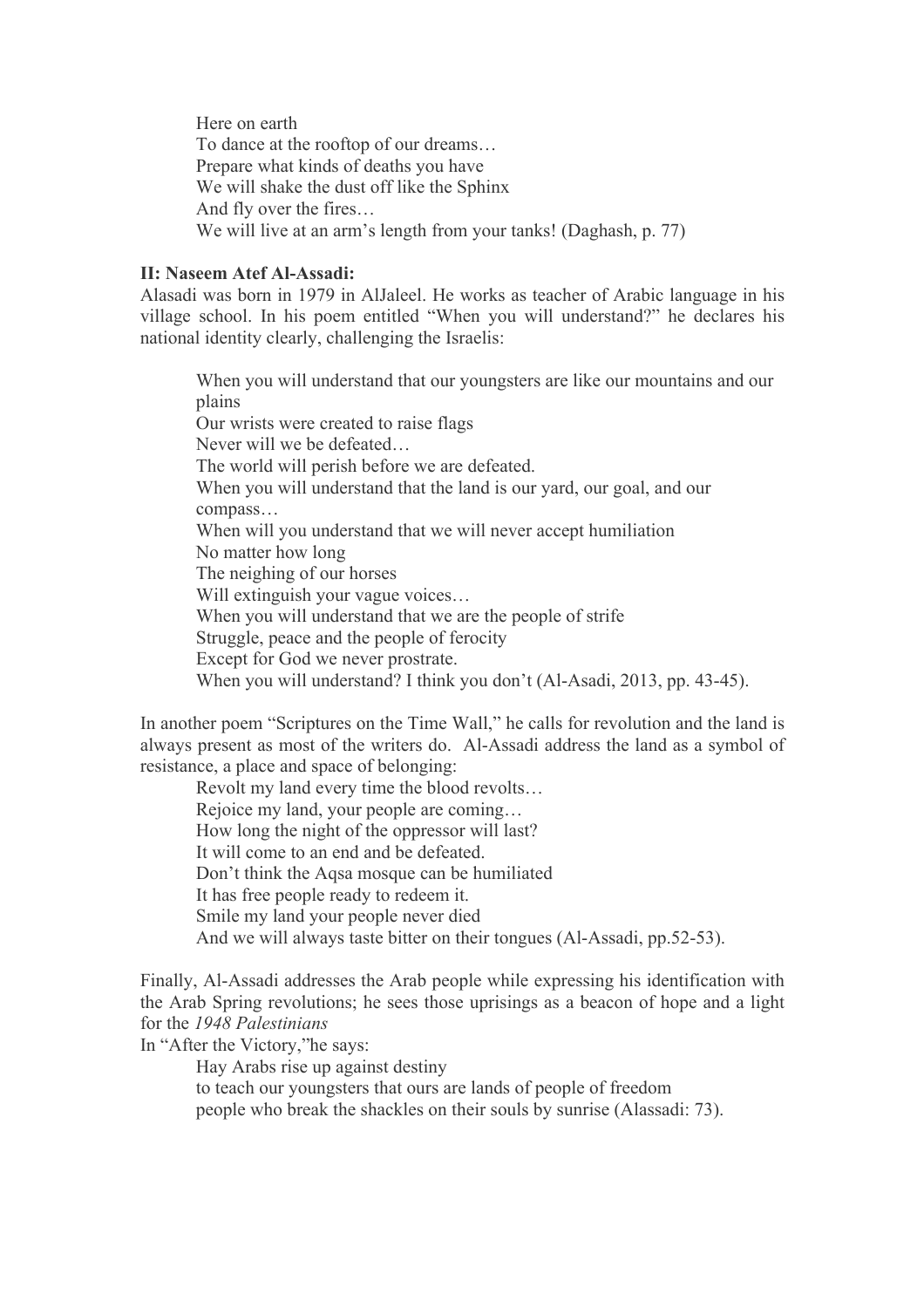# **III: Kamleh Badarneh:**

Badarneh is a writer from Arrabit AlBotouf village; she is in her early forties and published her first book in 2000. The book comprises two studies on Palestinian folkloric narratives and the image of the Palestinian Arab woman within that folklore. Another book she authored is " One Autumn."

In this book, Badarneh metaphorically represents the Palestinian identity as a wheat plant; her anger about Al-Nakbah and the usurpation of the land is focused on some of the landlords who were traitors and sold their lands to Israel. The Israeli in her story is reflected as a stranger who lures the protagonist Abu Mahmoud's friend, Abu Said, into planting vegetables in his land instead of olives. Olives for Palestinians represent their identiy, endurance, determination and millennia of living in Palestine. Abu Mahmoud admonishes his friend, Abu Said, because he feels that he compromised his principles and acquiesced to the power of the stranger. "Damn you Abu Said, I didn't know you were stupid! Mice could attack you and build their houses and settle in your land; worms will eat your harvest, the mite of the wood threaten your abode, aren't you aware of all of that?" (Badarneh, One Autumn , 2012).

# **IV: Sayed Qashou:**

Sayed Qashou is an important author from the young generation of Palestinian Israeli Arabs. He was born in 1975. He works as a Journalist in the Haaretz newspaper and writes in Hebrew. One of his novels, *Let It be Morning*, was shortlisted for the Booker Prize. His Comedy TV series gave him a lot of fame and his novel *Dancing Arabs* was translated to six languages*.*

In *Dancing Arabs* Qashou authors five short stories as diaries of the family life of a Palestinian Arabic family of 1948 Palestine. It is autobiographical in nature. The first two stories are about his childhood. The third story " I wanted to be Jewish," describes the most tragic period of his life. He had a mors humilating experience during the first week of his enrolment in a prestigious Israeli boarding school. He was the only Arab among his Israeli schoolmates and was ordered by a soldier to get off the school bus when he discovered he was an Arab (Qashou, Dancing Arabs, 2011, P. 82).

This demonstrates that even when an Arab accepts to integrate into the Israeli society and adapts to the Israeli culture and identity, he still is considered a stranger and a threat! This is the apartheid reality of Israel.

His second novel is about the Arabs who accepted the existence of Israel. He narrates the story of an Arab-Israeli journalist (autobiographical in nature) who works at a famous Israeli newspaper and lives in an Israeli city. This journalist grew up in a family where his father believed in the establishment of the Israeli state since its beginning (Qashou, Let It be Morning, , 2012).

I used to fight with my friends who used to say that my father is a traitor, I used to lose my temper and shout that they are jealous of me and sob.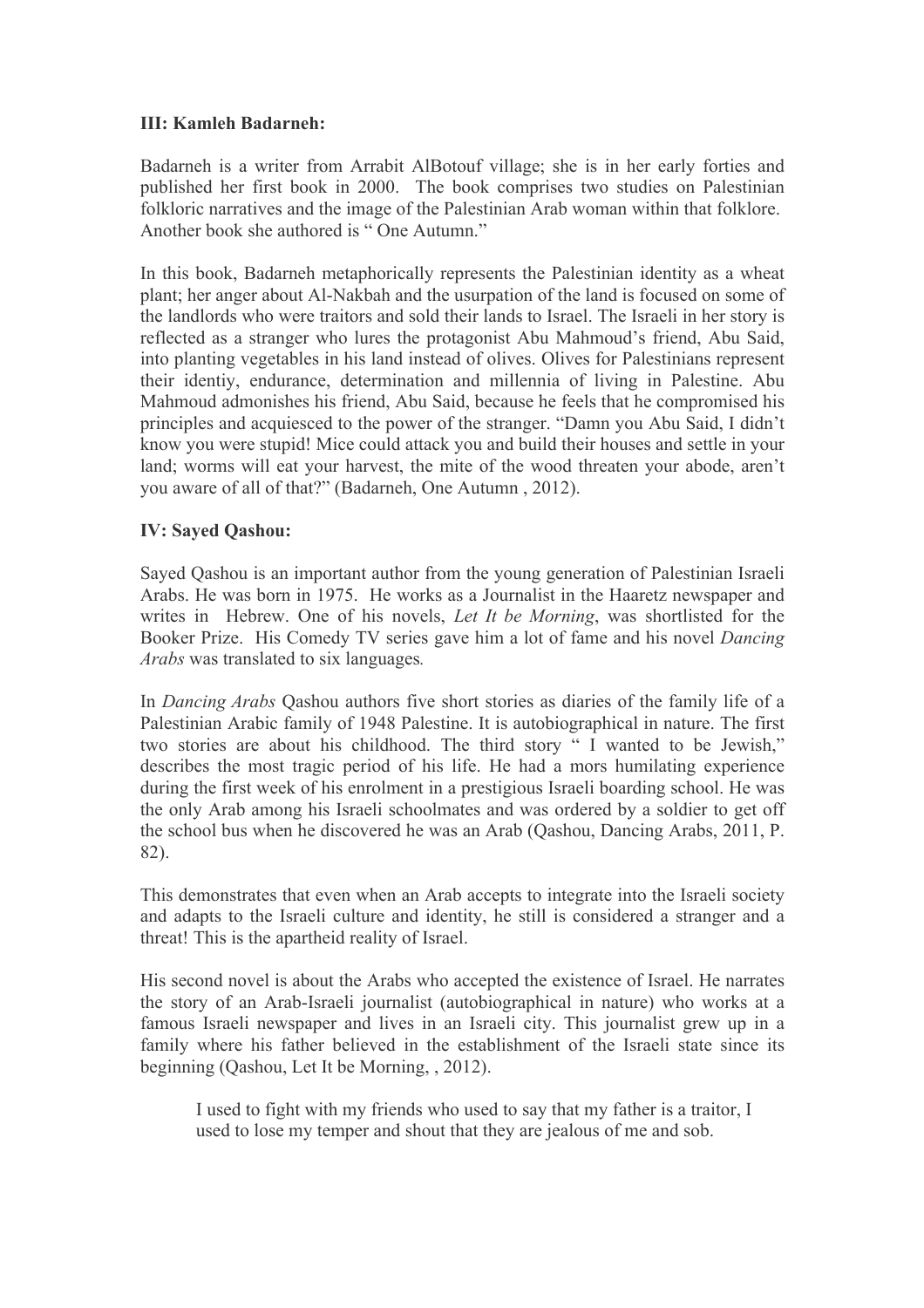About the Palestinian Intifada and the killing of Arab Israeli protesters by the Israeli army, he says:

Something has been broken inside, something has died, 48 hours of protests were able to put the State in a situation of questioning the citizenship given to Arab residents, and those two days were able to bring forward all the Israeli rage and hatred (Qashou, 2012, p. 23).

Qashou's life changed after the Palestinian Intifada; there were limits on the news coverage in the West Bank while his Jewish colleagues were given all the freedom they wanted to cover what was going on:

Only Jews have the privilege of criticizing their government; if I do it I will be accused of aiming at destroying the Zionist State (Qashou, 2012, p. 25).

He had to move from Tel Aviv to his Arab village of Beit Safafa<sup>7</sup> As the Israeli siege tightens around the Palestinians, he creates a situation at the end of the novel where a two-state solution is declared. Therein is the open-ended question: What if? assumes that his village will be under the jurisdiction of the Palestinian Authority and that he is living there. He portrays the protagonist (himself) as a bewildered person at the end of the novel. (Qashou, 2012, pp. 238-239).

## **Conclusion:**

This study has attempted to answer the following questions:

How successful were the measures taken by the Israelis to diminish the Arabic identity of Palestine from the perception and feelings of its people?

What were the factors that preserved the identity of a people under occupation?

What are the cultural tools that the 1948 Palestinians used to express their identity?

Through this analysis of to generations of Palestinian Arab Israeli writers, we notice that themes they discussed in their novels, poems and narratives are similar. What seems to be prominent is the trinity of the land (earth), the lover, and the mother. The source of pride of those authors was the fact that they were indeed living on the

land of Palestine and never left. The earlier generation mourned the loss of the land to the Israelis, described their suffering in jail, challenged their oppressors and celebrated the Palestinian revolution in the West Bank and the Gaza Strip.

Even though the younger generation of writers were preoccupied with the same ideas, they went beyond the earlier generation when they identified with the Arab Spring and movements or uprising in the Arab world. Despite the fact that the younger generation of writers were born in Israel, went to Israeli schools, spoke Hebrew and worked in Israeli environments, they continued to suffer even more poignantly when it came to their Palestinian identity. Even those of them who attempted to integrate within Israeli society were refused by Israeli apartheid policies. As such, they were in

<u> 1989 - Johann Stein, mars et al. 1989 - Anna ann an t-Anna ann an t-Anna ann an t-Anna ann an t-Anna ann an t-</u>

 $<sup>7</sup>$  The majority of Arab villages in Israel are inhabited by Arabs only. Cities are mixed.</sup>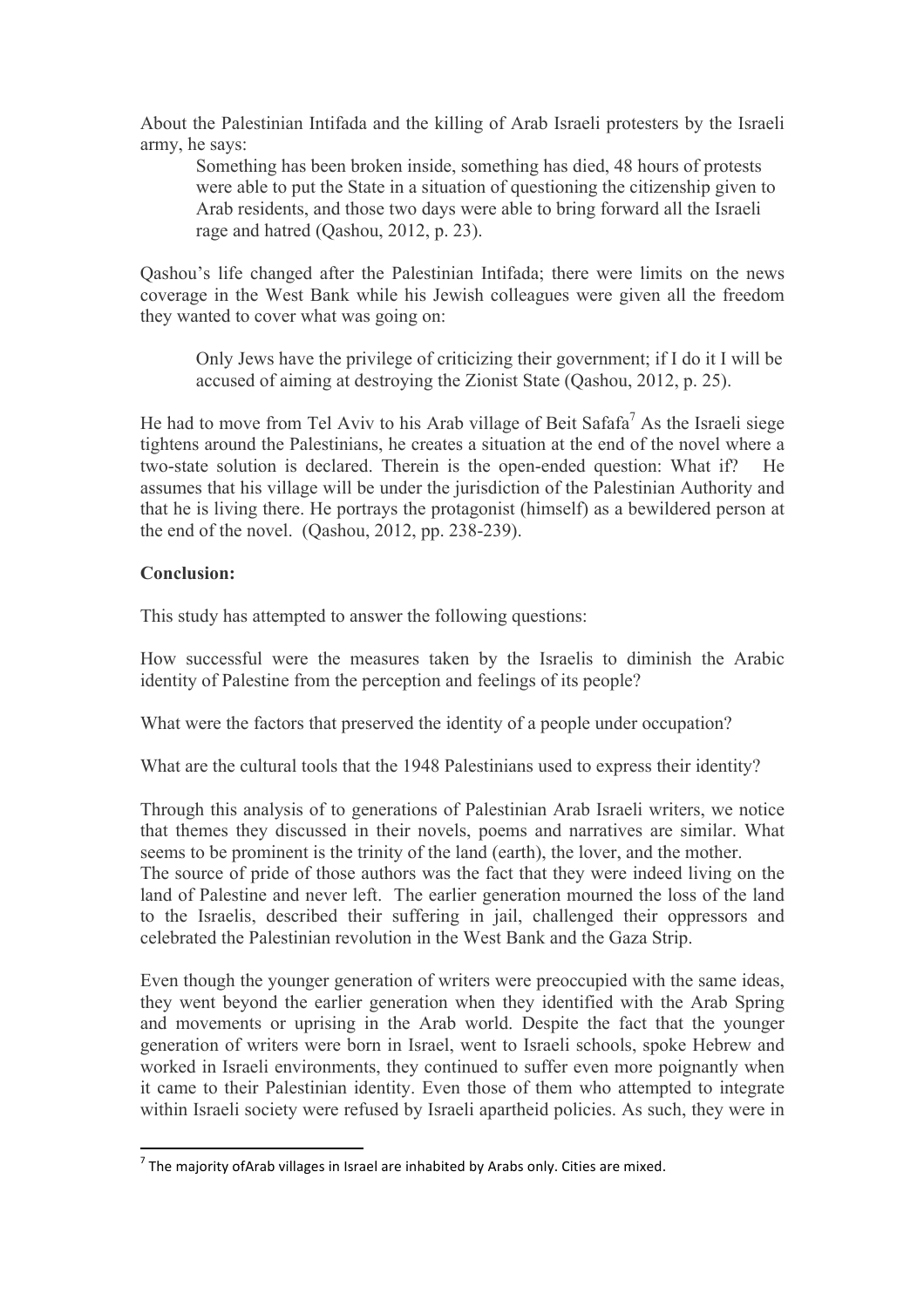even deeper pain and anguish because, on the one hand, they were let down by the Israeli society when they attempted to adapt to its culture, and on the other hand, they were not able to (nor are they still able to) be absorbed by the Palestinian society. So they are in reality really alienated, strangers in a society that they grew up in.

The questions of the study have therefore been addressed. The importance of this study rests in the timeliness of the question of identity. Today Israel is still working on legally identifying the country as a "Jewish" state, which in effect means the expulsion of hunderds of thousands of both Christian and Muslim Palestinian Arabs from Israel.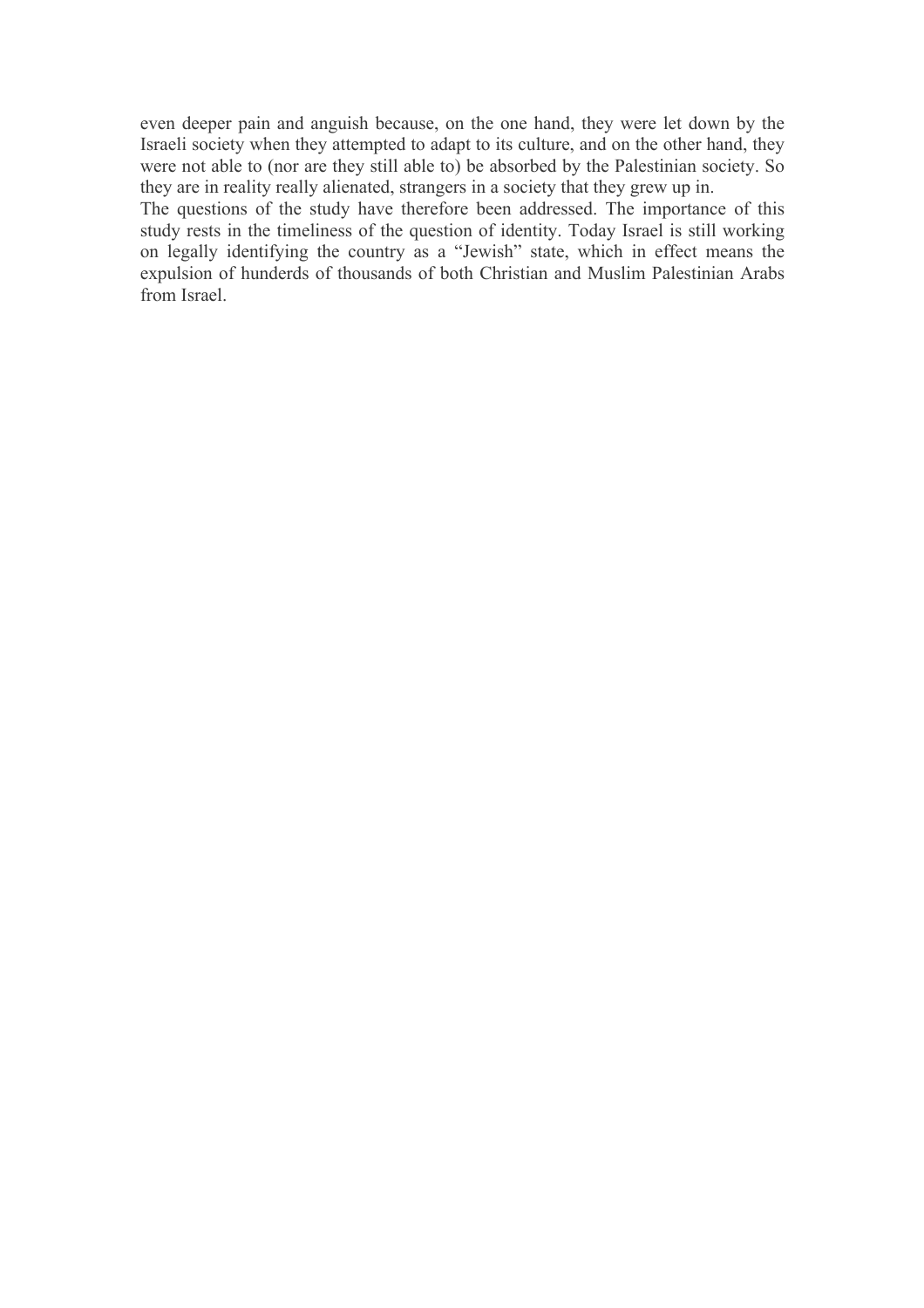## **Appendix One**

The first Arab Canaanite tribes arrived around 3200 B.C. and settled on the east coast of the Mediterranean Sea in the land that came to be known later as Palestine. For centuries, the indigenous population of that land witnessed the creation and dismantling of many kingdoms and states through invasion, colonization, war, and emigration. Palestine was at the crossroad of many civilizations (Hitti, 1951).

Arab Canaanites composed the tissue fiber of this land; they built their capital in Jerusalem and they became prominent merchants of the sea. They discovered the Canaan color/ purple from the Orax shells<sup>8</sup> and they traded in colored glass, pottery, brass, metal and cutlery tools. They gave humanity the precious alphabetical letters which replaced the Egyptian figure letters.

The question of the Palestinian identity emerged as a concern for Palestinians and Israelis alike, as Ghada Karmi explains in the Introduction to her book that: "The Israeli's Dilemma in Palestine and the cause of Palestinian tragedy" that Zionism was attempting in its project to create a common identity for a people with a common religion (Judaism) who had never lived as one people before while, on the other hand, uprooting another people (the Palestinians) who had roots in the land and lived consistently in it for thousands of years (Karmi, 2007). The Palestinians had a rich culture, heritage and civilization and occupation and expulsion attempted to erase their indigenous identity.

These concerns materialized and became a threat to the Palestinian Arab population's cultural and national identity in Palestine. The political deal was sealed when the United Kingdom's Foreign Secretary, Arthur James Balfour, issued the famous Balfour Declaration during the British mandate. <sup>9</sup>This declaration was perceived by Arabs in Palestine as "The promise of those who do not own to those who do not deserve"

With the help of the British forces and the two World Wars that erupted in Europe, the number of Jews in Palestine increased from 28,000 in 1914 to 650,000 after World War II. The creation of the state of

Israel took place on May 15, 1948. The well-trained Zionist militias defeated the Palestinian Arabs who had no army<sup>10</sup> and were fighting a guerilla attacks against the invaders. What ensued was the expulsion of eight hundred thousand Palestinian citizens out of their homes and lands. In May of 1948 only a minority of Palestinian Muslim and Christians remained in Palestine (Abugabeyeh, 2004)

<u> 1989 - Johann Stein, mars et al. 1989 - Anna ann an t-Anna ann an t-Anna ann an t-Anna ann an t-Anna ann an t-</u>

 $8$  This was later to become the Royal and Papal color.

 $9$  His Majesty's government view with favor the establishment in Palestine of a national home for the Jewish people, and will use their best endeavors to facilitate the achievement of this object, it being clearly understood that nothing shall be done which may prejudice the civil and religious rights of existing non-Jewish communities in Palestine, or the rights and political status enjoyed by Jews in any other country.<br>
<sup>10</sup> The Palestinians were not allowed to have an army by the colonizing power Britain nor to own any

weapons while the Zionist militias were flooding into the country with arms and committing assaults and massacres. Reference.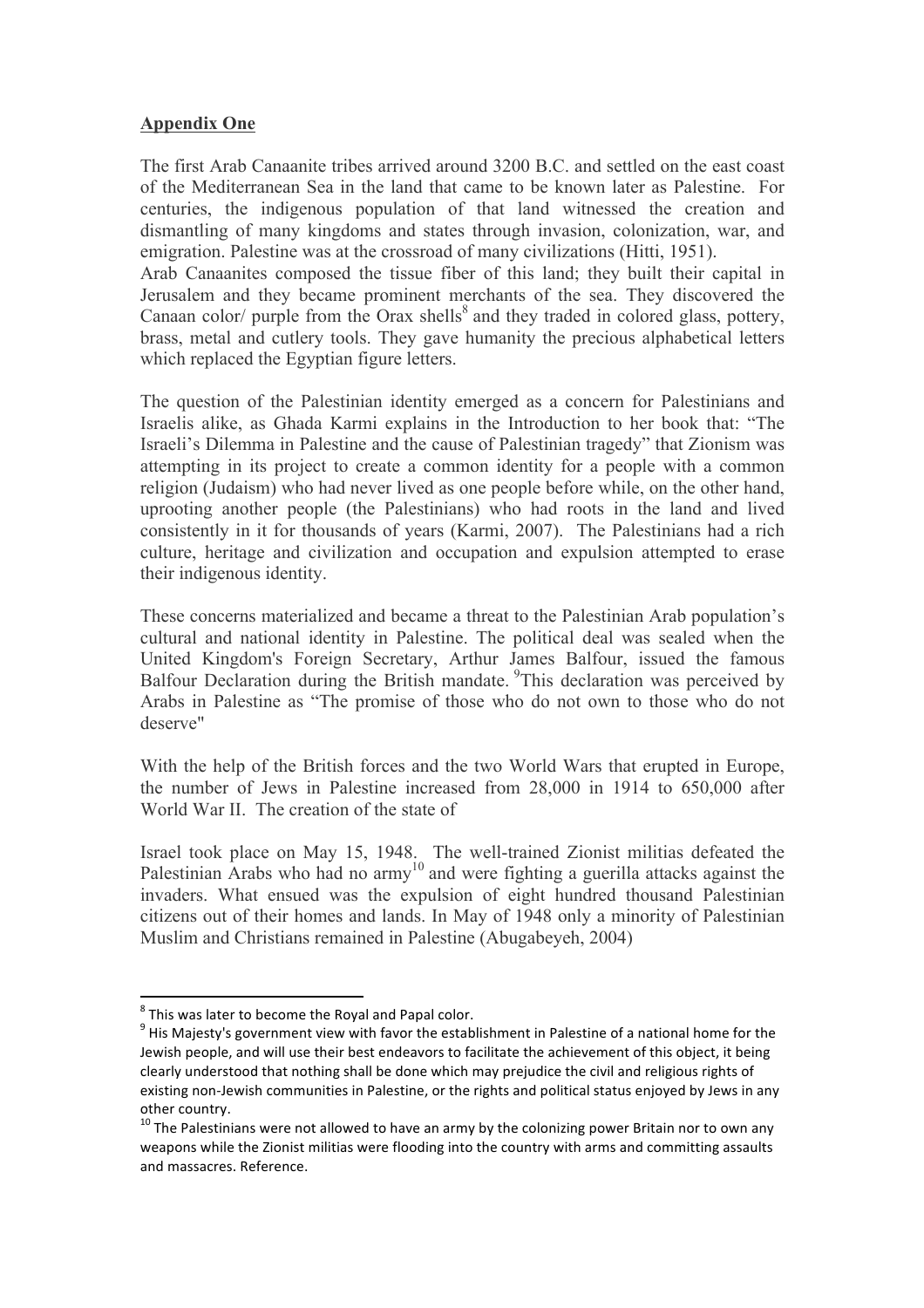# **Appendix Two:**

## **Definitions:**

*1948 Palestinians*: are the citizens of historical Palestine and their descendants who could survive and stay in Palestine and became citizens of the state of Israel. Intifada: is the uprising against occupation in the West Bank and Gaza strip.

## **Important Dates:**

1948: Al-Nakbah, were the state of Israel was created on the most fertile parts of Palestinian lands, and Arabs were under the military rule till 1967. They call themselves 1948 Arabs, or the sons of Canaan, their great ancestor.

1967: Were Israel occupied the other parts of the land of Palestine which was annexed to Jordan in 1948 to be called the west Bank of the Jordan's river, and the last part of Palestine land which was annexed to Egypt to be called Gaza strip.

1987: the first intifada, which witnessed the raise of Hamas, the Islamist movement in the Palestinian resistance.

1988: the PLO's declaration of recognizing the Palestine state on the 1967 boarders, which means the acceptance of the Jewish state on the 1948 occupied lands by the Palestinians.

1991: the launching of the peace process between Israel and the Palestinians.

1996: the signing of Oslo agreement between the Palestinians and the Israelis.

2000: the eruption of the second intifada, which was more armed revolutions.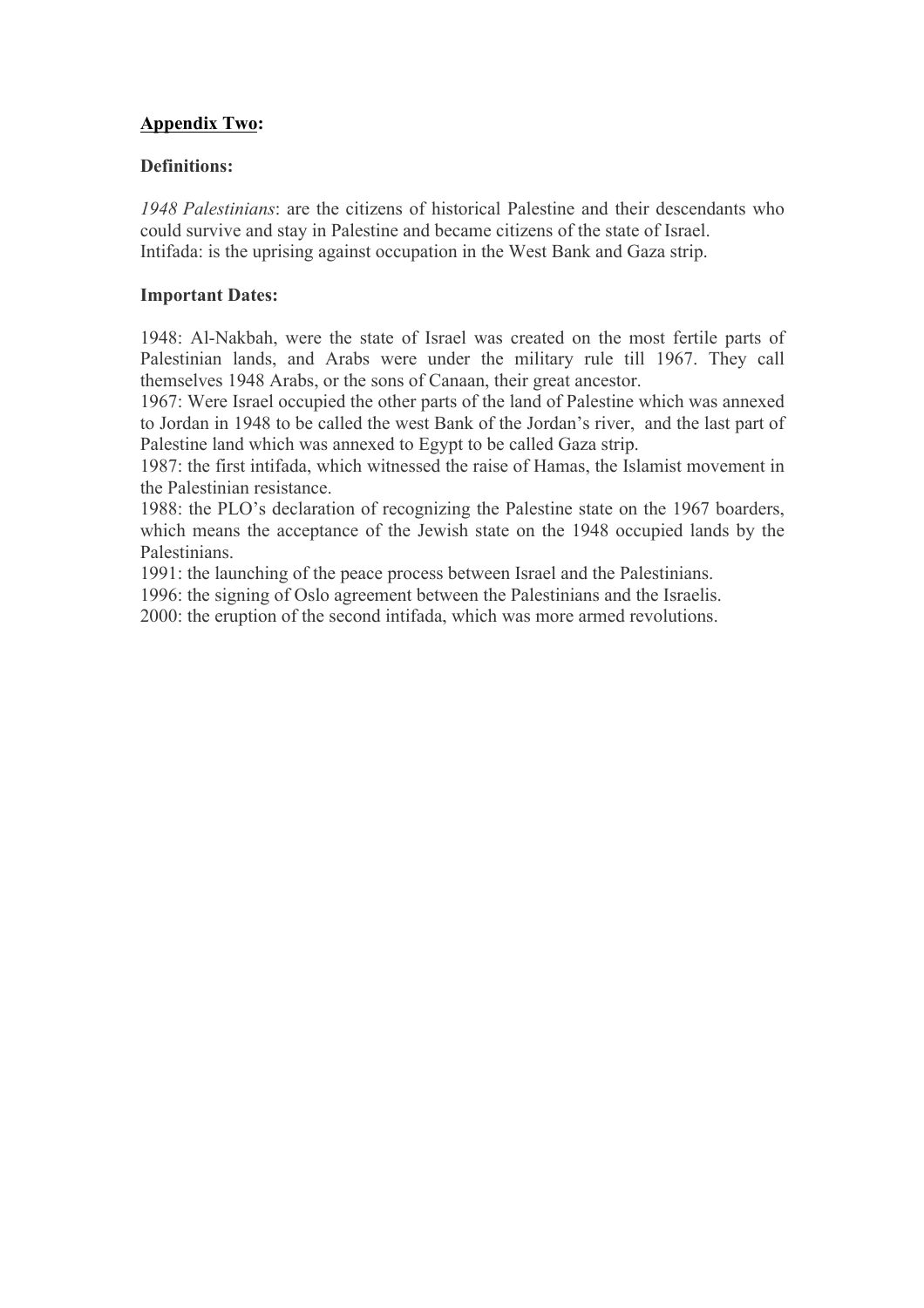#### **References**

- (n.d.). Retrieved from Adab.com, Arabic Poetry: http://www.adab.com/en/
- Abugabeyeh, B. (2004). *From The Momoires of a Freedom Fighter.* Beirut: Arabic institution for stdies and publishing.
- Al-Assadi, N. A. (2013). *The Book of the Litter, between the Breast and the Sowrd.* Jerusalim: AlJundi for publishin and distribution.
- Al-Barghouthi, S. (2004, January 14). Thirty hours, the enemy is in my house. *Al-Arabi*. Cairo: Al-Arabi Al-Nasery Party.
- Al-Deek, N. S. (2003). *Hayfa Wounds... the Karmel pains (in Arabic).* Akka: Walls Of Akro institute.
- Al-Hawari, A. (2014). *Oud AlNedd* . Retrieved from Three Resistance Poems: http://www.oudnad.net/spip.php?article436#sthash.vRBjTJOo.dpuf
- Al-Qassem, S. (2009). *The Book of Jerusalim.* Ramallah: Palestine Ministery of culture .
- Badarneh, K. (2012). *One Automn .* Jerusalim: Aljundi for publishing and distribution.
- Cho, Y. C. (2012). State Identity Formation in Constructive Security Studies: A Suggestive Essay. *Japanese Journal of Political Science*.
- Daghash, S. (1979). *The Land is My Identity.* Akko: Dar Al-Aswar.
- Daghash, S. (2003). *The Last Water.* Akko: Dar Al-Aswar.
- Daghash, S. (n.d.). *Alhewar Almutamaden*. Retrieved from Suliman Daghash: http://www.ahewar.org/m.asp?i=1378.
- Gust, E. J. (2008, April). *The Arab Minority in Israel: Motivations for Collective Action.* Retrieved from Center for Contemporary Conflict: http://www.dtic.mil/cgi-bin/GetTRDoc%3FAD%3DADA519982
- Hetti, P. (1951). *The History of Syria, Lebanon and Palestine.* Beirut : Dar Al-Thaqafa.
- Hogg, M. A., Terry, D. J., & White, K. M. (1995, December). a Tale of Two Theories: A Critical Comparison of Identity Theory with Socail Identity Theory. *Social Psychology Quarterly*, 255-269.
- *Identity Crises, Israel and its Arab Citizens*. (2004, March). Retrieved from The Electronic Intifada: http://electronicintifada.net/content/identity-crisis-israeland-its-arab-citizens/1604
- Kahloush, F. (2014). *Palestinian peoms , symbolizm in Izz eldein Al Manasra and Mohmoud Darwish .* Amman: Alsayel.
- Kanafani, G. (2012). *Palestinian Resistance Literature under Occupation 1948-1967.* Beirut: Institute for Palestine Studies.
- Karmi, G. (2007). *Married to another Man.* London : Pluto Press.
- Khatib, J. O. (2012). *The development in the Arab Drama in Palestine of 1948.* Beirut: Arabic institution for studies and publishin.
- Koprulu, N., & Koldas, U. (2010). The Resurrection of Palestinian Identity in Devided Societies of the Middle East: the Cases of Jordan and Israel. *Perceptions*, 43-74.
- Lamont, M., & Molnar, V. (2002). The Study of Boundaries in the Social Sciences. *Annual Review of Sociology 28*, 167-195.
- McLeod, S. (2007). *Social Psychology*. Retrieved from Simplypsychology: http://www.simplypsychology.org/social-psychology.html
- Mekkawi, I. (2008). Cultural Hegemony, Resistance and Reconstruction of National Identity among Palestinian Students in Israel. *Arab Studies Quarterly*, 23-24.